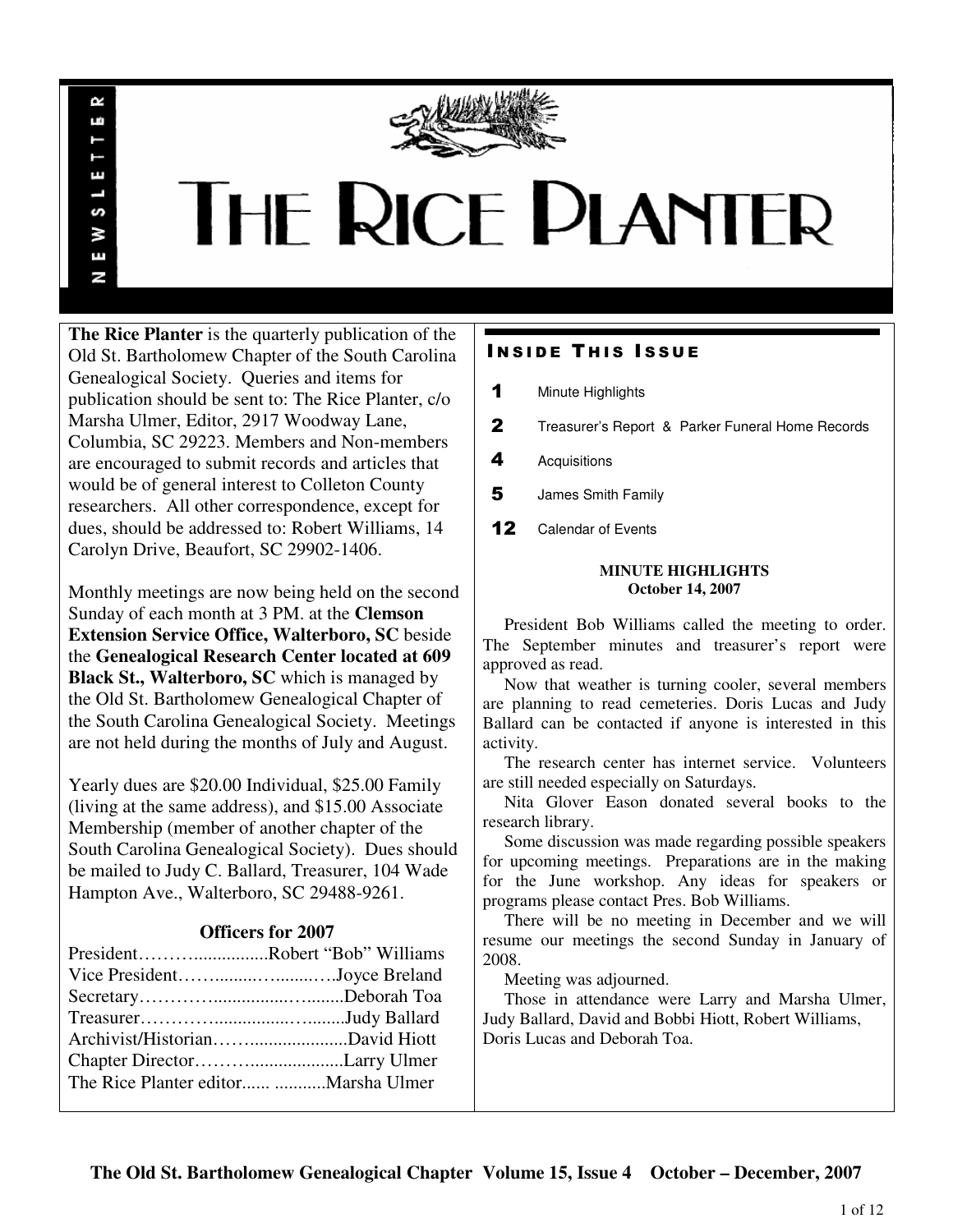| <b>MINUTE HIGHLIGHTS CONTINUED FROM PAGE 1</b><br><b>November 11, 2007</b>                                                                                          | <b>TREASURER'S REPORT HIGHLIGHTS</b><br>October 14, 2007                         |  |
|---------------------------------------------------------------------------------------------------------------------------------------------------------------------|----------------------------------------------------------------------------------|--|
| President Bob Williams called the meeting to order.<br>Treasurer's Report submitted by Judy Ballard.<br>Larry Ulmer gave report on Fall State Meeting in Edgefield, | <b>Beginning Balance:</b><br>2017.18<br>Income: Dues<br>20.00                    |  |
| SC. with a brief history of Edgefield, SC.                                                                                                                          | 63.00<br>Books sold                                                              |  |
| Bob Williams brought to the attention of the membership                                                                                                             | 52.00<br>Donations                                                               |  |
| "Open House & Dedication of Historical Koger House to be                                                                                                            | 8.85<br>Copies<br>Total Income:<br>143.85                                        |  |
| held Nov 18 2007.<br>Guest Speaker Dan Bell from S. C. State Parks spoke to the                                                                                     | <b>Expenses: Books Purchased</b><br>35.00<br>140.30<br><b>Newsletters</b>        |  |
| membership on "Isaac Hayne Burial Site" in Jacksonboro, SC.                                                                                                         | $-175.30$<br><b>Total Expenses:</b>                                              |  |
| Dave Hiott made a request for Volunteers for Research<br>Center.                                                                                                    | <b>Ending Balance:</b><br>1985.73                                                |  |
| Bob Williams presented Dan Bell with a copy of Saddle<br>Soldiers.                                                                                                  | <b>November 11, 2007</b>                                                         |  |
| Dave Hiott mentioned he had taken images of Colleton                                                                                                                | 1985.73<br><b>Beginning Balance</b>                                              |  |
| County Civil Court Docket Index for 1833 - 1839 which                                                                                                               | Income:<br>0.00                                                                  |  |
| escaped from being destroyed by Gen. Sherman.                                                                                                                       | Total Income:                                                                    |  |
| Meeting adjourned. Attending were David & Bobbie Hiott,                                                                                                             | Expenses: Insurance<br>139.07                                                    |  |
| Judy Ballard, Robert Williams, Doris Lucas, Larry and Marsha<br>Ulmer, Catherine Branham, Sara Koger, Jackie Roberts, Jim                                           | Checks printed<br>24.00                                                          |  |
| Way, Victoria Tuten, Frances and Graham Grande, and guest                                                                                                           | <b>Total Expenses:</b><br>$-163.07$<br><b>Ending Balance:</b><br>1822.66         |  |
| speaker Dan Bell.                                                                                                                                                   |                                                                                  |  |
| No Meeting scheduled for December 2007.                                                                                                                             |                                                                                  |  |
| FRED PARKER FUNERAL HOME RECORDS                                                                                                                                    | <b>Annie Luella Saunders Beach</b>                                               |  |
|                                                                                                                                                                     | b. Mar 24 1868 Colleton Co., SC.<br>d. Oct 18 1940 Colleton Co., SC.             |  |
| <b>Beatrice Glover Brynes</b><br>b. 1859 Colleton Co., SC.                                                                                                          | bur: Live Oak Cemetery                                                           |  |
| d. Jul 25 1937 Colleton Co., SC.                                                                                                                                    | Occ: Domestic                                                                    |  |
| bur: Canadays Red Bank Churchyard                                                                                                                                   | Husband: John Beach                                                              |  |
| Race: Negro                                                                                                                                                         | Father: James Saunders b. Colleton Co., SC.                                      |  |
| Occ: Domestic                                                                                                                                                       | Mother: Martha Beach b. Colleton Co., SC.                                        |  |
| Husband: Lawrence Brynes                                                                                                                                            | Son: LeRoy Beach of Walterboro, SC                                               |  |
| Father: Lawrence Glover b. Colleton Co., SC                                                                                                                         | Raymond H. Beach of Walterboro, SC.                                              |  |
| Mother: Hattie DuBois b. Colleton Co., SC.                                                                                                                          | J. Moody Beach of Walterboro, SC.                                                |  |
|                                                                                                                                                                     | Dau: Mrs. A. W. Beach of Walterboro, SC.<br>Mrs. B. L. Rhodes of Walterboro, SC. |  |
| <b>Clara Levine Steavens</b><br>b. 1892 Colleton Co., SC.                                                                                                           | Mrs. C. L. Benton of Walterboro, SC.                                             |  |
| d. Jul 26 1937 Charles Esdorn Hospital                                                                                                                              | Mrs. H. P. Hiott of Walterboro, SC.                                              |  |
| bur: St. Paul Churchyard                                                                                                                                            | Mrs. Merrick Hiott of Round, SC.                                                 |  |
| Race: Negro                                                                                                                                                         | Bro: W. H. Saunders of Walterboro, SC.                                           |  |
| Occ: Domestic                                                                                                                                                       | J. W. Saunders of Ruffin, SC.                                                    |  |
| Husband: Allen Steavens                                                                                                                                             | Sis: Mrs. D. T. Beach of RFD Walterboro, SC.                                     |  |
| Father: (can't make out) Levine b. Colleton Co., SC.                                                                                                                | Mrs. L. J. Kinard of Ruffin, SC.                                                 |  |
| Mother: Diana Ford b. Colleton Co., SC.                                                                                                                             |                                                                                  |  |
| <b>James Thomas Herbert Jr.</b>                                                                                                                                     | <b>Lottie Warren</b>                                                             |  |
| b. 1911 Saluda, SC.                                                                                                                                                 | b. Sep 11 1886 Walterboro, SC.                                                   |  |
| d. Dec 21 1938 Colleton Co., SC.                                                                                                                                    | d. Jul 16 1949 Colleton County Hospital, Walterboro, SC.                         |  |
| bur: Saluda, SC.                                                                                                                                                    | bur: Live Oak Cemetery, Walterboro, SC.                                          |  |
| Occ: Chemist                                                                                                                                                        | Single<br>Father: J. D. Warren b. Colleton Co., SC.                              |  |
| Wife: Evelyn Fincher                                                                                                                                                | Mother: Sarah E. Bellinger b. Colleton Co., SC.                                  |  |
| Father: James Thomas Herbert b. Saluda, SC.<br><b>Comments: Married Monday Night</b>                                                                                | Bro: E. P. Wrren of Charlotte, NC                                                |  |
|                                                                                                                                                                     |                                                                                  |  |

Τ

Г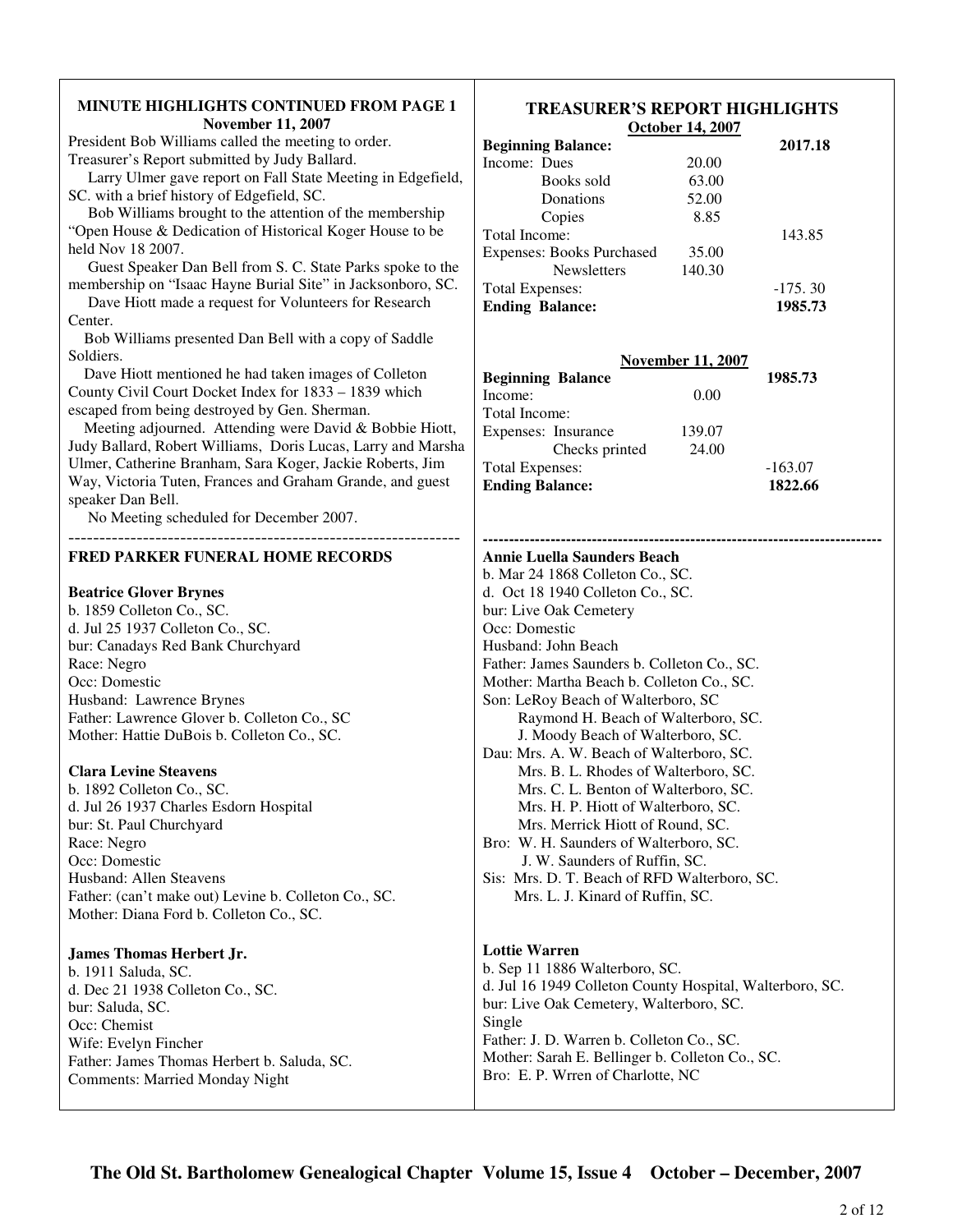## **PARKER FUNERAL HOME RECORDS cont'**

d. Dec 20 1943 Colleton Co, SC d.. Apr 13 1945 KIA, Germany Transf: McAlister Funeral Home. bur: Meeting House Cemetery Husband: W. J. Beale Single

b. Dec 24 1934 Colleton Co., SC. d. Jan 14 1935 Colleton Co., SC. **PFC Kenneth L. Turner**  bur: Doctor's Creek Baptist Church b. June 5 1924 Beaufort Co., SC.

b. 1884 Cottageville, SC. Bro: Austin J. Turner of Walterboro, SC. d. May 29 1946 State Hospital Columbia, SC S. H. Turner Jr. of Walterboro, SC. bur: Cottageville Cemetery, Cottageville, SC. Spouse: Aline Westbury **Leroy Edward Hopkins** Father: James A. Ackerman b. Cottageville, SC. b. May 07 1908 Charleston Co., SC. Mother: Mary Ellen Willis b. Cottageville, SC. d. Dec 31 1947 Colleton Co., SC. Son: Howard Ackerman of Cottageville, SC. bur: Betany Cemetery Charleston, SC. Bro: Preston B. Ackerman of Cottageville, SC. Spouse: Catherine Shupe Sis: Mrs. Curtis Knight of Summerville, SC Father: George H. Hopkins b. Charleston, SC

#### **Charles Henry Campbell**

b. Feb 24 1874 Colleton Co., SC. **Nelson Pembrook Kinard** d. Dec 12 1946 Colleton Co., SC. b. Oct 15 1867 Bamberg Co., SC bur: Live Oak Cemetery, Walterboro, SC. d. Jul 25 1949 Colleton Co., SC Father: W. M. E. Campbell b. Colleton Co., SC. Spouse: (Late) Isabelle Crosby Mother: Mary Rentz b. Colleton Co., SC. Father: Elmore Kinard b. Bamberg Co., SC. Sons: F. W. Campbell of Walterboro, SC. Mother: Della Kinard b. Bamberg Co., SC. C. Marvin Campbell of Miley, SC. C. C. C. C. Farming Dau: Mrs. Lamar Langford of Woodruff, SC. Sons: Rufus C. Kinard of Islandton, SC. Bro: G. W. Campbell of Walterboro, SC. E. D. Kinard of Islandton, SC. Dr. M. R. Campbell of Anderson, SC Mrs. Bazel G. Ulmer of Ruffin, SC. Sis: Mrs. Alice Crosby of Walterboro, SC. Bro: Levi K. Kinard of Ehrhardt, SC. Mrs. Mattie Givens of Varnville, SC. Joe H. Kinard of Ehrhardt, SC. 9 Grandchildren Jeff Kinard of Lodge, SC.

#### **Mary B. Beade Cpl. Allen B. Ferguson**.

b. 1896 Sumter County, SC b. Aug 19 1921 Colleton Co, SC. Son: Arthur Montgomery Father: Bennie Ferguson b. Colleton Co., SC. Dau: Ruth Montgomery Mother: Elizabeth Weeks b. Orangeburg, SC Bro: Kelvin Behre of Charleston, SC Bro: Reuben C. Ferguson of Cottageville, SC Sis: Mrs. Claudia Johnson of John H. Ferguson of US Navy Norfolk, VA Jacksonville, Fl. Ralph O. Ferguson of Cottageville, SC. Sis: Mrs. Jefferies Colson of Cottageville, SC **Infant Daughter Gohagan** Mrs. Clinton Arnold of Newport, RI

Mother: Lillian Gohagan d. April 7 1945 KIA Okinawa Island bur: Doctor's Creek Baptist Church bur: Live Oak Cemetery, Walterboro, SC. **Single**  Father: S. H. Turner Sr. b. Georgia **Paul Kisler Ackerman Mother: Donie Ramsey b. Colleton Co., SC. Paul Kisler Ackerman** 

Mother: Lonnie P. Alley b. Charleston, SC

Spouse: Pauline Polk bur: Adnah Methodist Church Cemetery, Colleton Co., SC. Mrs. Sidney Sayer of Edisto Island, SC. Talbert H. Kinard of Walterboro, SC. Dr. J. G. Campbell of Miami, FL. Dau: Mrs. Joseph Perretta of Charleston, SC. Sis: Mrs. Lillie Morris of Lodge, SC. Mrs. Toy Anderson of Ehrhardt, SC. 20 Grandchildren 8 Great Grandchildren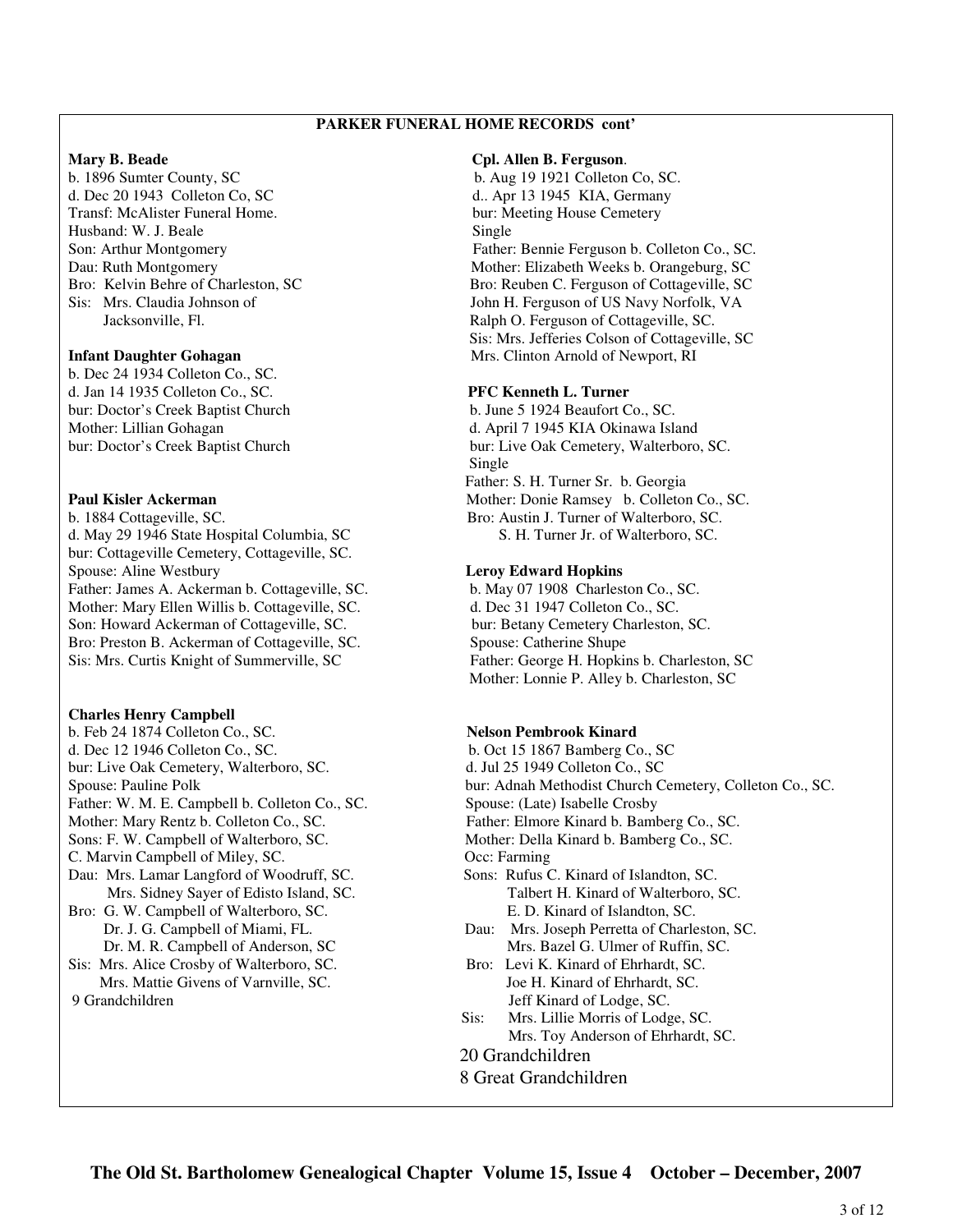## **NEW ACQUISITIONS TO OLD ST. BARTHOLOMEW GENEALOGICAL CHAPTER RESEARCH CENTER**

## **NAME OF BOOK DONOR DONOR**

CD of Updated Fox Family Genealogy and Cash Donation Jean Hoda Clement Out of the Past, Buntin and McCollum Ancestors **Dr. R. M. Buntin** The Lair, 1958 Walterboro High School Annual David and Bobbie Hiott The Lair, 1959 Walterboro High School Annual David and Bobbie Hiott University of SC, Garnet and Black, 1955 Annual of USC David and Bobbie Hiott University of SC, Garnet and Black, 1960 Annual of USC David and Bobbie Hiott CD Images of 1892 and 1894 Ledgers of J. M. Klein Drug of Walterboro David and Bobbie Hiott South Carolina Women in the Confederacy **South Carolina Women** in the Confederacy **Judy Ballard** South Carolina Royal Grants Vol. 1 by Brent Holcomb OSBGC in memory of Rev. Mark Bower South Carolina Royal Grants Vol. 2 by Brent Holcomb OSBGC in memory of Laura Couch Adams Lexington County, SC 1870 Census and Index Myrtle Linder Colleton County, SC Civil Court Docket Index for 1833 – 1839 (escaped Gen Sherman) David Hiott Mizpah: A Family Book OSBGC in memory of Mary Patrick Ulmer Carter

- Marion Bellinger Glover Collection: Nita Glover Eason Barnwell County Marriages 1775-1879 Implied in Probate and Equity Records by B. R. & S. P. Langdon Barnwell County Marriages 1764 -1859 Implied in SC Deeds by B. R. Langdon The Georgia Land Lottery Papers 1805 – 1914 by R. S. Davis Jr. and S. E. Lucas Jr. Province of North Carolina 1663 – 1729, Abstracts of Land Patents by M. M. Hoffmann Chowan Precinct, NC 1696 – 1723. Genealogical Abstracts of Deed by M. M. Hoffmann Books which were part of the Marion Bellinger Glover Collection: City Directories for Charleston, SC for 1803, 1806, 1807, 1807, 1809 & 1813 by James W. Hagy Walterboro People and Places Before 1900 by Beulah M. Glover County Marriages of Bertie, NC 1762 – 1868 by R. P. Fout A History of the Tar River Baptist Assn. 1830 – 1921 by Thomas J. Taylor Register of St. Philip's Parish Charlestown, SC 1720 – 1758 by A. S. Salley Jr. Register of St. Philip's Parish Charlestown, SC 1754 – 1810 by D. E. H. Smith & A. S. Salley Jr. Cemeteries of Upper Colleton County, SC by E. M. F. & G. H. Bryan Universal Gazetteer – About 1831 A Guide to Genealogical Notes & Charts in Archives Branch, Virginia State Library & Archives By J. A. Moss Heads of Families of the 1st Census of the US 1790 Maryland by US Bureaus of Census Census of Maryland 1776 by B. S. Carothers North Carolina Local History, A Select Bibliography by George Stevenson Warrants for Lands in SC 1672 – 1711 by A. S. Salley Jr.
- Civil War Handbook by W. H. Price

The Battle of Chapman's Fort May 26 1864 by Warren Ripley

Charleston Ghosts, by M. R. Martin

Abstracts: Granville Grantees, Halifax Co., NC Public Registry 1749 -1763 by M. M. Hoffman

Bible Records of Isaac Luke, Portsmouth, VA 1729 – 1830 by P. M. Eason Jr.

Tracing Ancestors with Common Surnames by A. H. Eakle

A Civil War Artist at the Front (Edwin Forbes) by W. F. Dawson

Report of the Adjutant-General of the Commonwealth of Virginia, 1911 by Commonwealth of VA.

Report of the Adjutant-General of the Commonwealth of Virginia, 1913 by Commonwealth of VA.

Handy Tips to Your Genealogical Research in England and Wales by Unknown Author

South Carolina Genealogical Research by G. K. Schweitzer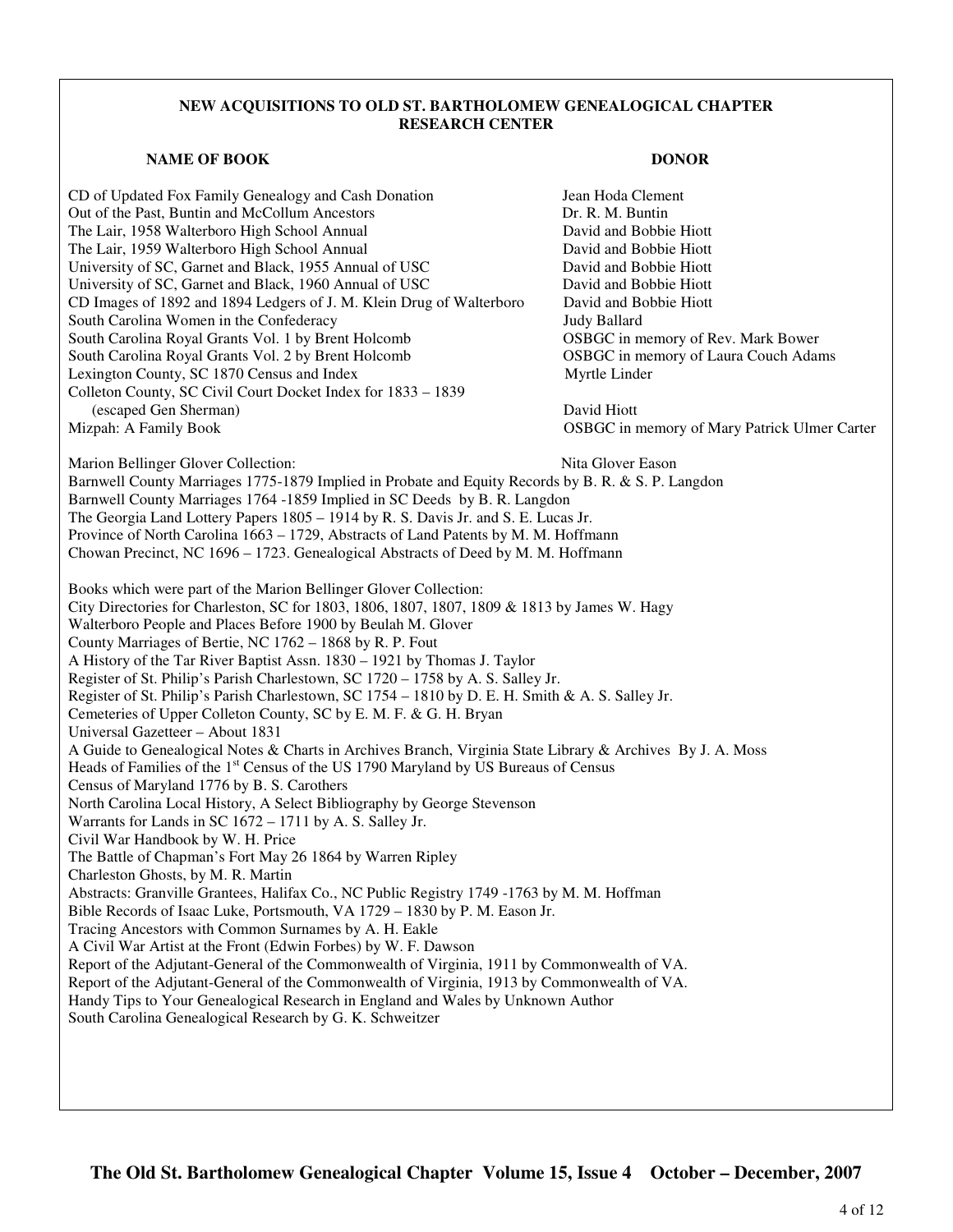## *THE JAMES SMITH FAMILY*

#### *Generation One*

1. **James Smith** was born about 1750/60. James and his children may have relocated to South Carolina from North Carolina. He married **Sarah Unknown** born about 1750/60.

*Children:*

- 2 i. James William Smith Jr was born about 1780. James William Smith Jr. included as a child of James Smith because he lived next door to the children of James and Sarah Smith.
- + 3 ii. Rebecca Smith was born about 1782.
	- 4 iii. Nancy Smith was born Oct 16 1784.
	- 5 iv. Margaret Smith was born Oct 17 1786.
- + 6 v. Thomas "Tom" Smith was born Jan 02 1788.
- + 7 vi. Benjamin L. Smith was born Mar 31 1792.
	- 8 vii. Francis Smith. Francis Smith included as child of James Smith Sr because they lived next door to the children of James Sr. and Sarah Smith.

#### *Generation Two*

3. **Rebecca Smith** was born about 1782 married **Job "Pomp" Padgett.** He was born about 1780 (son of **Joel Padgett** and **Savory Unknown**) died after 1850.

*Children:*

- + 9 i. Daniel Padgett Sr was born about 1800/5.
- + 10 ii. Joel "Coon Head" Padgett was born Oct 07 1807.
- + 11 iii. Isham C. "Cap" Padgett was born Oct 03 1812.
- + 12 iv. Job Padgett Jr was born about 1814/15.
- + 13 v. Levicy Padgett was born about 1817/20.
- + 14 vi. Pinky Padgett was born about 1818.
- + 15 vii. Abraham Padgett was born Jul 23 1823.
- + 16 viii. Frederick E. Padgett was born about 1826/30.
- + 17 ix. Hugo "Sheridan" Padgett Sr was born about 1826.
- + 18 x. George Padgett was born Jul 14 1828.
- + 19 xi. Sarah "Sallie" Padgett was born about 1829.
- + 20 xii. Rebecca Padgett was born about 1832.
- 6. **Thomas "Tom" Smith** was born Jan 02 1788 died Jun 24 1857 married (1) **Sarah Steedley** about 1810, was born about 1788, died about 1822.

#### *Children:*

- + 21 i. David Lawrence Smith was born Oct 13 1813.
- + 22 ii. William H. "Bill" or "York-Yorkie" Smith was born Sep 07 1816.
- + 23 iii. James W. Smith was born about 1815/22.
- He married (2) **Sarah "Sallie or Bucket" Padgett**, married about 1822, born about 1794, died Oct 12 1885. *Children:*
	- + 24 iv. Rebecca Smith was born Oct 06 1823.
		- 25 v. Ann Smith was born Oct 26 1825.
	- + 26 vi. Celia "Sealy" Smith was born Jul 29 1828.
	- + 27 vii. Thomas Smith was born Oct 05 1831.
	- + 28 viii. Senah Smith was born about 1835.
	- + 29 ix. Elvira Smith was born Dec 01 1835.
		- 30 x. John Smith was born about 1839, died Killed in CSA.
- 7. **Benjamin L. Smith** was born Mar 31 1792 married **Sarah Unknown**, died Before 1850.

#### *Children:*

- 31 i. B. William Smith was born about 1832.
- 32 ii. Mary Smith was born about 1834.
- 33 iii. Harriet Smith was born about 1837 married Unknown Catterton.
- + 34 iv. Sarah Smith was born about 1838.
- + 35 v. Joseph "Joe" Smith was born about 1840.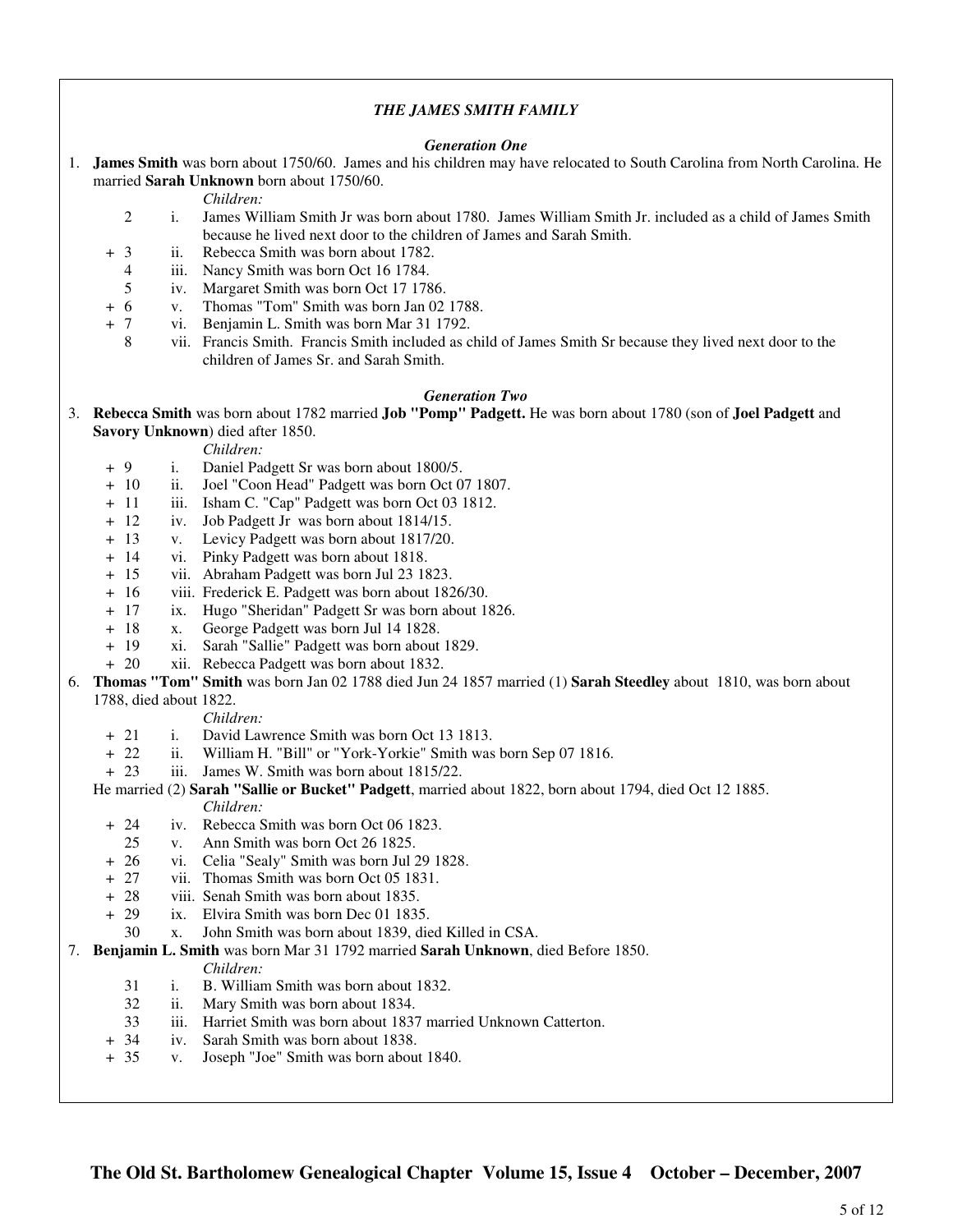## *Generation Three*

- 9. **Daniel Padgett Sr** was born about 1800/5 in Colleton County, SC married **Phoebe "Sibbie" Unknown**. *Children:*
	- + 36 i. Stephen "Steve" Padgett was born about 1829/32.
		- 37 ii. Elizabeth Padgett was born about 1836 in Colleton County, SC.
	- + 38 iii. Daniel Padgett Jr was born about 1837.
		- 39 iv. Henry Padgett was born about 1843 in Colleton County, SC, died Apr 30 1865. Henry possibly died in North Carolina during Civil War on May 30 1864 (Co. K or Co. E).
		- 40 v. F. Martin Padgett was born about 1845 in Colleton County, SC died Dec 27 1964, occupation Medical Doctor.
		- 41 vi. Daughter Padgett was born about 1852 in Colleton County, SC. She was listed in 1860 Census under D. Padgett and Phebe Padgett.
- 10. **Joel "Coon Head" Padgett** was born Oct 07 1807 in Colleton County, SC, died Apr 04 1881 in Colleton County, SC, buried in Smoaks Baptist Church, Smoaks, SC. married **Catherine Sarah Smoak** Mar 26 1829, born Feb 08 1812 in Colleton County, SC, (daughter of **David William Smoak** and **Susan "Charity" Prine**) died Oct 13 1878 in Colleton County, SC, buried in Smoaks Baptist Church, Smoaks, SC.

*Children:*

- 42 i. Charity Padgett was born Feb 28 1830.
- + 43 ii. Sarah Padgett was born Jan 17 1832.
- + 44 iii. David "Yorkie" Padgett was born Feb 14 1834.
- + 45 iv. Andrew Robert Padgett was born Mar 12 1836.
- + 46 v. Jane Catherine Padgett was born Feb 14 1838.
	- 47 vi. Daniel Caffer Padgett was born Sep 20 1839, died Jun 15 1922 in Georgia married Clara Unknown. Clara: Married a second time to John Wiggens.
	- 48 vii. Caroline Padgett was born Jul 24 1841 married Henry W. Walker May 30 1865.
- + 49 viii. Joel Lathrop Padgett was born Jan 29 1843.
- 50 ix. Lewis Padgett was born Oct 14 1843. He may have died before 1850.<br>+ 51 x. Catherine "Katie" Padgett was born Jan 19 1845.
	- x. Catherine "Katie" Padgett was born Jan 19 1845.
	- 52 xi. John Padgett was born about 1847 married Maggie Unknown about 1877, born May of 1860.
- + 53 xii. Robert A. Padgett was born May 30 1849.
	- 54 xiii. Weston Padgett was born May 11 1851 married Acline L. Smith Jul 07 1872, born about 1843/46, (daughter of William H. "Bill" or "York-Yorkie" Smith and Jane Elmira "Ellie" Smoak).
- + 55 xiv. James Benjamin Padgett was born Dec 04 1853.
- 11. **Isham C. "Cap" Padgett** was born Oct 3 1812 in Colleton County, SC, died Oct 20 1892 in South Carolina, buried in Hagan Cemetery, Smoaks, SC married **Sarah Ann Brown** about 1836, born May 1 1820, died Jan 20 1876, buried in Hagan Cemetery, Smoaks, SC. **Sarah**: According to some sources Sarah Ann's last name was Brown and another source has Sarah Ann's last name as Johnson.

*Children:*

- 56 i. Rebecca Padgett was born May 01 1838 in Colleton County, SC, died Dec 21 1884 in South Carolina, buried in Hagan Cemetery, Smoaks, SC married Unknown Lyons, after 1866.
- 57 ii. Thomas Padgett was born about 1839, died Dec 09 1864 in Northern Prison CSA.
- 58 iii. Ricey Padgett was born about 1840 in Colleton County, SC.
- 59 iv. Henry Padgett was born about 1843, died Apr of 1862. He may have died in Richmond, VA Apr of 1862 during Civil War.
- 60 v. Elvira Padgett was born about 1845 married Allen Preveaux.
- + 61 vi. Berry P. Padgett was born Aug 24 1849.
	- 62 vii. Mary Padgett was born about 1851 married Richard Laurance.
	- 63 viii. Sarah Padgett was born about 1856.
- + 64 ix. Barney Padgett was born Apr 27 1857.
- + 65 x. George Washington "Dutch" Padgett was born about 1859.
- + 66 xi. Frederick "Fed" Padgett was born Feb 23 1862.
- 67 xii. Oscar Padgett was born about 1865 in Colleton County, SC. He moved to Florida.

12. **Job Padgett Jr** was born about 1814/15 in South Carolina. According to the 1840 Census there could have been two other daughters. He married **Phoebe or Ferebec Carter** about 1833, born about 1817.

*Children:*

+ 68 i. Job Padgett was born about 1834.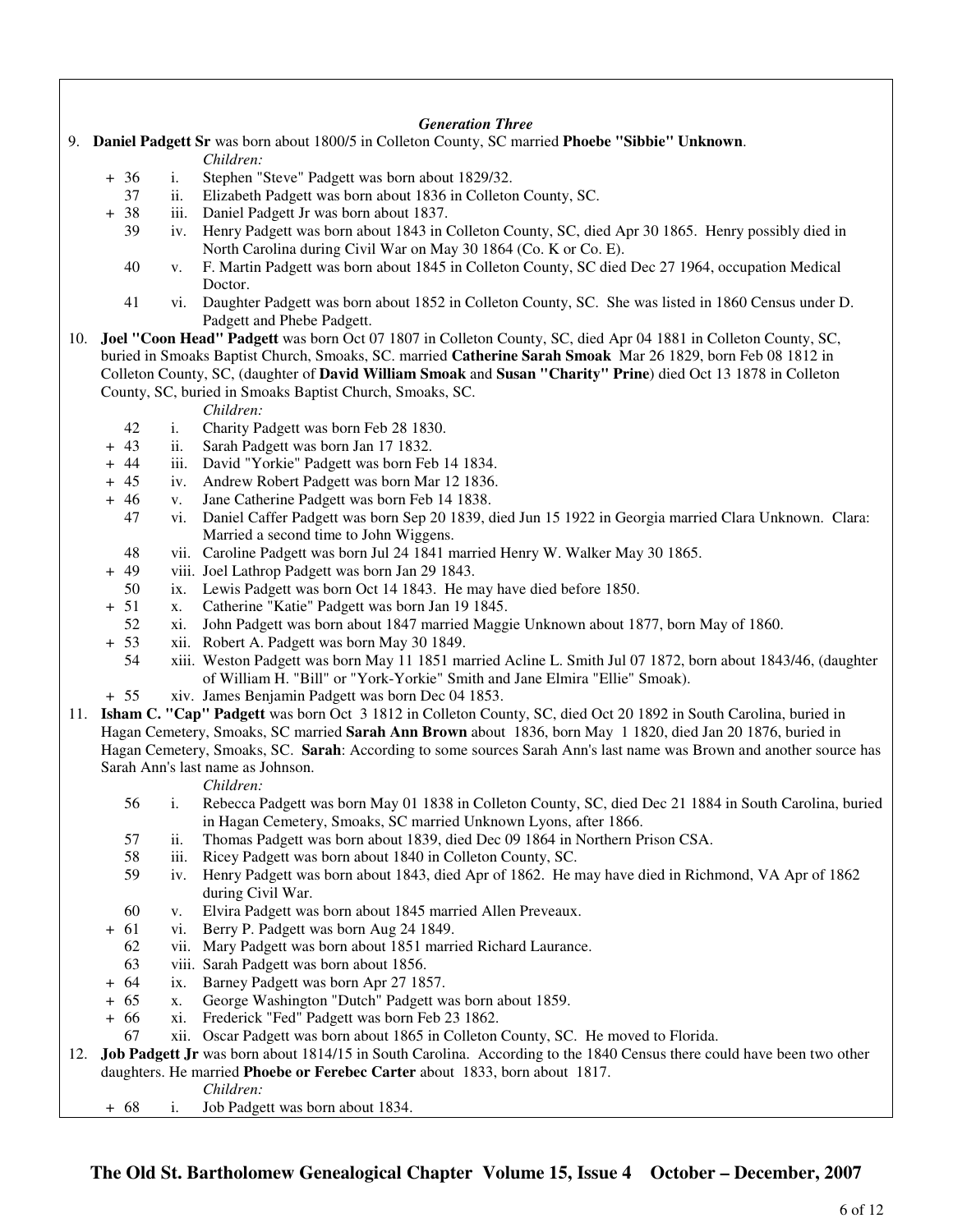- + 69 ii. Rebecca Padgett was born about 1835.
	- 70 iii. William Padgett was born about 1837.
	- 71 iv. Job Padgett was born about 1849/50. Six months old in the 1850 Census however does not appear in the 1860 Census, this could very well be a grandson.
- + 72 v. John "Adam" Padgett was born about 1853.
- 13. **Levicy Padgett** was born about 1817/20 in Colleton County, SC. Levicy Padgett Smoak was also listed in some census as "Ricey" married **Daniel Smoak** about 1835, born about 1810, (son of **David William Smoak** and **Susan "Charity" Prine**). **Daniel**: According to the obituary of Mrs. J. D. L. Warren (Charity Lucinda Smoak), she was the sister to Mr. A. N. Smoak of Poulan, GA, and Mrs. Rebecca Pool of Augusta, GA., Mrs. J. B. Glaze of Poulan, GA. and Mrs. Pink Kizer of Orangeburg, SC.
	- *Children:*
	- + 73 i. David Smoak was born about 1832.
		- 74 ii. Rebecca Smoak was born about 1834 in Colleton County, SC married Unknown Pool. She was living in Augusta, GA. as of Dec 1911.
		- 75 iii. Elizabeth Smoak was born about 1836 in Colleton County, SC.
		- 76 iv. Daniel Smoak was born about 1838 in Colleton County, SC.
		- 77 v. Pinckney Smoak was born about 1840 in Colleton County, SC.
		- 78 vi. Sarah Smoak born was about 1842 in Colleton County, SC.
		- 79 vii. George Smoak was born about 1844 in Colleton County, SC.
	- + 80 viii. Charity Lucinda Smoak was born about 1845.
		- 81 ix. Adella Smoak was born about 1848 in Colleton County, SC. She was listed as Avilla and Adella in the Census Records.
	- + 82 x. Frederick M. "Fred or Frank" Smoak was born about 1849.<br>+ 83 xi. Andrew N. Smoak was born Oct 26 1851.
	- xi. Andrew N. Smoak was born Oct 26 1851.
		- 84 xii. John Smoak was born about 1856.
- 14. **Pinky Padgett** was born about 1818 in Colleton County, SC married **David Smoak Sr** about 1835, born Dec 10 1785 in Orangeburg District, SC, (son of **Andrew Smoak** and **Unknown Stroman**) died Oct 22 1853 in Smoaks, Colleton County, SC.

- *Children:*<br>85 i. Patsy Smo i. Patsy Smoak was born about 1838.
- 15. **Abraham Padgett was** born Jul 23 1823 in Colleton County, SC, died Mar of 1904. According to the 1900 Census Bell Township, Colleton County, SC Abraham Padgett was living with his son Joseph Duncan Padgett. The obituary on Abraham Padgett written in Mar of 1904 states he was a member of the Bethel Methodist Church, Hendersonville Circuit. Question: Could the date Oct 19 1892 used as a death date be the date he became a member of Bethel Methodist Church? We feel that it is important to use the Mar of 1904 as Abraham Padgett's date of death due to his living with his son Joseph D. Padgett in the 1900 Census and the fact that the obituary it self was written in Mar of 1904. Those who are interested in researching this fact will find Abraham Padgett in the 1900 Census under Joseph O. Padgett living in Colleton County, SC, Bells Township, South Carolina. He married **Violetta Leedie "Vinny" Kinsey** born about 1830 in South Carolina, (daughter of **John Henry Kinsey Sr** and **Lavenia "Vinnie" Crosby**) died Apr 09 1894, buried in Bethel Cemetery.

*Children:*

- + 86 i. Laura Padgett was born Jul 02 1847.
- + 87 ii. Narcissus Padgett was born Feb 10 1850.
- + 88 iii. Henry Murkison Padgett was born Sep 12 1852.
	- 89 iv. Martha Ann Padgett was born Feb 19 1853 in Colleton County, SC, died Jun 27 1936 in DeLand, Fla, buried in Bedon Baptist Church, Walterboro, SC. She was living in Orange City, FL as of 1935. She married Alford P. Davis, born Nov 14 1855, (son of Alfred Davis and Mary Anne Hudson) died Jun 06 1928, buried in Bedon Baptist Church, Walterboro, SC.
	- 90 v. Olive Padgett was born about 1854 in Colleton County, SC, died before 1904.
	- 91 vi. Clarkey Padgett was born about 1855 in Colleton County, SC, died before 1904.
- + 92 vii. Joseph Duncan Padgett was born Jun 11 1857.
	- 93 viii. Violetta "Eliza" Padgett was born about 1860 in Colleton County, SC, died before 1904.
- + 94 ix. Mary Ellen Clementine Padgett was born Apr 03 1865.
- 95 x. James Padgett was born about 1866 in Colleton County, SC, died before 1904.<br>+ 96 xi. Charity Lou Padgett was born May 16 1867.
- xi. Charity Lou Padgett was born May 16 1867.
- 97 xii. William Padgett was born about 1868 in Colleton County, SC, died before 1904.

## 16. **Frederick E. Padgett** was born about 1826/30 in South Carolina, died about 1874 married **Mary Jane Harrison**. *Children:*

98 i. GeorgeAnn Padgett was born about 1868.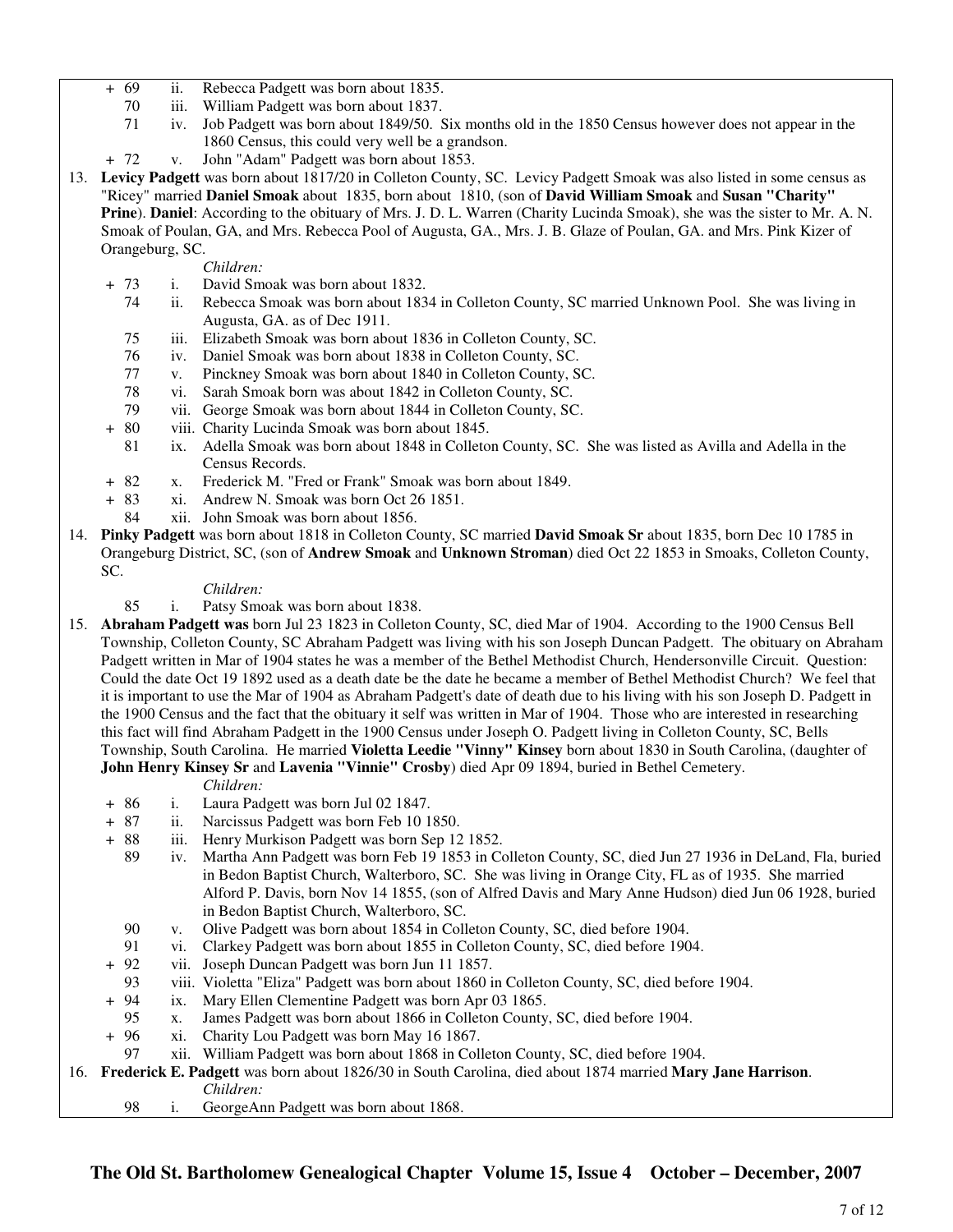- 99 ii. John Padgett was born about 1870 married Unknown Preveaux, divorced.
- 100 iii. Nune or Meomans Padgett. He went to Georgia.
- 101 iv. Unknown Padgett was born about 1875. This could be Stobe or Jabe or Jobe Padgett.
- 102 v. Henrietta Padgett was born about 1877.
- + 103 vi. Harvey William Padgett was born Jun 6 1877.
	- 104 vii. Frederick George Padgett was born about 1879 married (1) Unknown Bazzle. Miss Bazzle was daughter of Wallace Bazzle. Frederick was married (2) Elizabeth Ann George.
- 17. **Hugo "Sheridan" Padgett Sr** was born about 1826 in Orangeburg, SC, died after 1881. Served in Civil War, was in Co. E 24 S.C. Inf., married (1) **Melinda "Ann" McCormick**, born about 1830 in South Carolina.
	- *Children:*
	- + 105 i. Isham Padgett was born about 1851.
	- + 106 ii. Duncan Padgett was born about 1855.
		- 107 iii. Burrell H. Padgett was born Jul 25 1859 in South Carolina, died Sep 03 1916, buried in Williams, Colleton County, SC.
		- 108 iv. James Padgett was born about 1861 in South Carolina.

 He married (2) **Janie Catherine "Kate" Hagan** born Jun 29 1836 in Orangeburg, Orangeburg County, SC, died Jul 12 1917 in Columbia, Richland County, SC, buried in Hagan Cemetery, Smoaks, SC. **Janie**: Married previously to a McCormick (see 1880 Census Step son age 11 living with H. S. Padgett and Jane).

## *Children:*

- + 109 v. George Washington Padgett was born about 1871.
	- 110 vi. Malinda Ann "Lynn" Padgett was born about 1875 in South Carolina, died young. She married Bud Myers.
- + 111 vii. Hugo Sheridan Padgett Jr was born Sep 15 1877.
	- 112 viii. King Padgett died young.
	- 113 ix. Queen Padgett died young.
- 18. **George Padgett** was born Jul 14 1828 in Colleton County, SC, died Dec 07 1901, buried in Little Swamp United Methodist Church, Smoak, SC married **Nancy Linder**, born Dec 05 1825, (daughter of **Jacob Simon Linder** and **Mary McTyeire McTeer**) died Jul 26 1906, buried in Little Swamp United Methodist Church, Smoak, SC.

#### *Children:*

- + 114 i. Susan Ann Padgett was born Apr of 1851.
- + 115 ii. Mary Padgett was born Sep 14 1851.
- + 116 iii. Martha Padgett was born Dec 19 1853.
- + 117 iv. Julia A. Padgett was born Dec 16 1856.
- + 118 v. Aquilla "Quillie" Padgett was born Sep 26 1859.
- + 119 vi. Calvin F. Padgett was born Feb 14 1862.
- + 120 vii. Jabus "Jabe" A. Padgett was born Jul 05 1866.
	- 121 viii. Lee Padgett was born about 1868, died about 187-.
- 19. **Sarah "Sallie" Padgett** was born about 1829 in South Carolina. Sarah "Sallie" Padgett and her husband James K. Kinsey moved to Echols County, GA in 1872 married **James K. Kinsey**, born about 1823 in South Carolina, (son of **John Henry Kinsey Sr** and **Lavenia "Vinnie" Crosby**).

## *Children:*

- 122 i. Mahala Kinsey was born about 1844 married Green Proveaux. Green: Son of Archibald Proveaux.
- + 123 ii. George Kinsey was born Dec 03 1845.
	- 124 iii. Delilah Kinsey was born about 1849 married (1) Green Pearson. She married (2) Noah Smith.
- + 125 iv. Sarah Elena "Selena" Kinsey was born May 04 1852.
- + 126 v. Mary Kinsey was born about 1857.
	- vi. James Allen Kinsey was born Jun 11 1860.
	- 128 vii. William Jefferson "Jeff" Kinsey was born about 1862 married Laura Katherine Westberry, born about 1862, (daughter of James M. Westberry and Catherine Hiers).
	- 129 viii. Henrietta Kinsey, born Oct 10 1868, died Aug 09 1938 married (1) Bud Liston, Apr 21 1933. She married (2) James M. McLeod, Apr 21 1893, born Feb 15 1865, died Jun 07 1930.
	- 130 ix. Laura Jane Kinsey, born about 1869, died Mar 15 1944 married Frank James Peterson, born Jan 25 1866, (son of James Irwin Peterson and Susan Prescott) died Nov 12 1945.
- 20. **Rebecca Padgett**, was born about 1832, buried in Hagan Cemetery, Smoaks, SC married **James W. Smith**, born about 1815/22, (son of **Thomas "Tom" Smith** and **Sarah Steedley**) died about 1890, buried in J. W. Smith Cemetery, Smoaks, SC, occupation Farmer. **James**: According to the Cemeteries of Upper Colleton County, SC James "Jim" Smith fought in the War Between the States (Confederate) along with his two sons Henry and Paul.

*Children:*

131 i. Andrew W. Smith was born about 1859.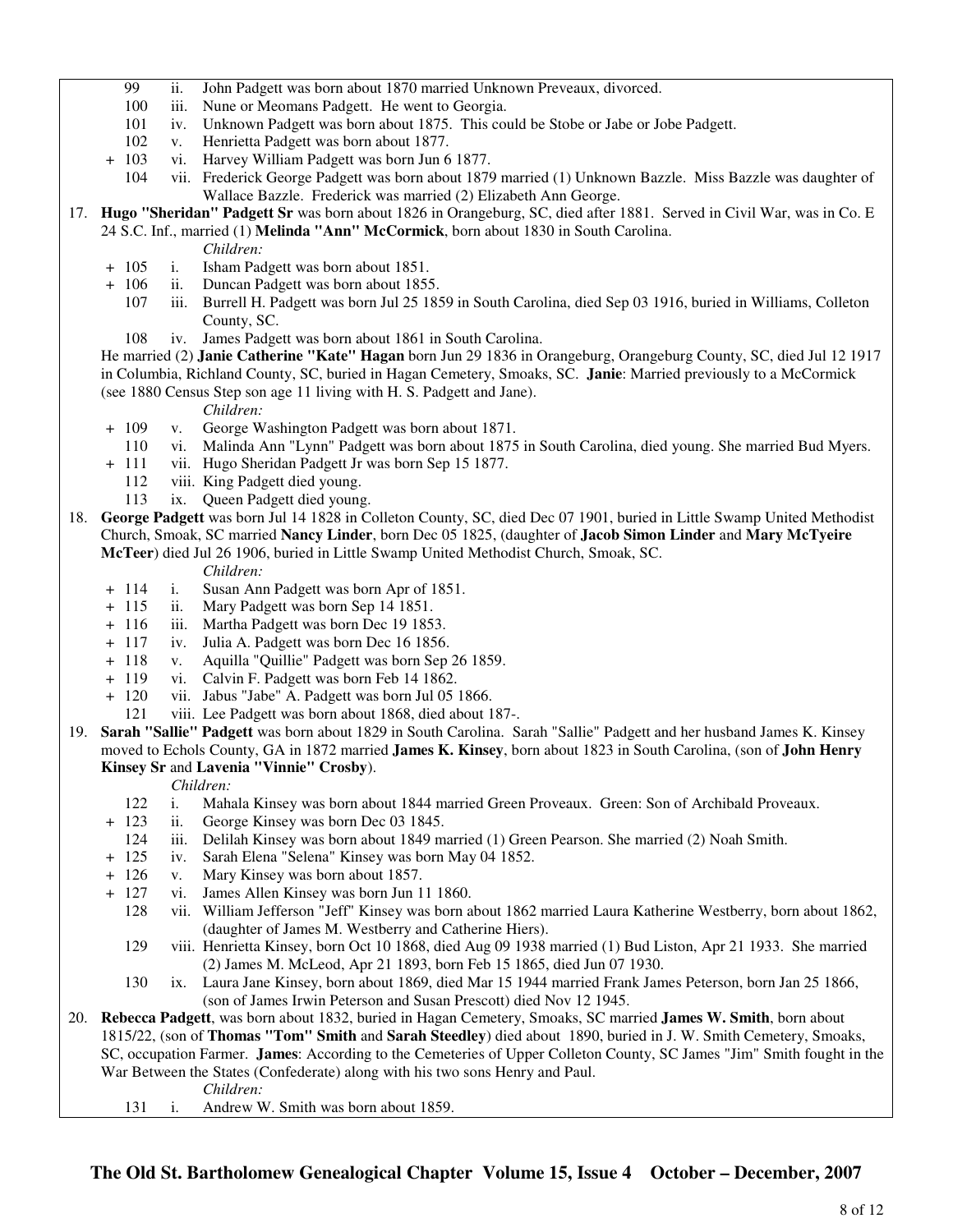- + 132 ii. Adam Benjamin Smith was born about 1864.
- + 133 iii. Caroline Smith was born about 1863.
- + 134 iv. James Madison "Jim" Smith was born May 26 1865.
- + 135 v. Robert Smith was born about 1866.
- + 136 vi. Elmina Smith was born Feb 06 1874.
- + 137 vii. Charlie H. Smith was born Aug 22 1875.
- 21. **David Lawrence Smith** was born Oct 13 1813, died Aug 06 1870, buried in Jasper M. Smith Family Cemetery, military Major. According to the Cemeteries of Upper Colleton County, SC David and Joannah Smoak Smith had 16 children. He married **Joannah Smoak**, born Jul 15 1816 (daughter of **David William Smoak** and **Susan "Charity" Prine**) died Apr 07 1876, buried in Jasper M. Smith Family Cemetery.

*Children:*

- + 138 i. Harriet Smith was born about 1837.
- + 139 ii. Andrew W. Smith was born Oct 02 1838.
- + 140 iii. Caroline Smith was born Feb 18 1840.
- + 141 iv. Albert Rhett Smith was born Oct 16 1841.
	- 142 v. Sarah Jane Smith was born about 1844/5 married (1) George Miley, born about 1839, (son of James Wilson Miley and Elizabeth Garris) died about 1865 in Mississippi during Civil War. She married (2) Henry Walker.
- + 143 vi. Jasper Monroe Smith was born Aug 31 1845.
	- 144 vii. David Smith, born was about 1847.
- + 145 viii. Mary M. Smith was born Oct 25 1848.
	- 146 ix. Anna Smith was born Mar 03 1850, died Apr 01 1855, buried in Jasper M. Smith Family Cemetery.
	- 147 x. John C. Smith was born Dec 03 1851, died Nov 11 1853, buried in Jasper M. Smith Family Cemetery.
	- 148 xi. Hugo Scott Smith was born Jul 12 1853, died Jan 20 1881, buried in Jasper M. Smith Family Cemetery.
	- 149 xii. Catherine Smith was born Jan 12 1855, died Jan 12 1855, buried in Jasper M. Smith Family Cemetery.
	- 150 xiii. Aquilla R. Smith was born Jan 22 1856, died Jun 06 1858, buried in Jasper M. Smith Family Cemetery.
- + 151 xiv. Louisa A. Smith was born Nov 25 1857.
	- 152 xv. Haskell L. Smith was born Oct 06 1859, died Oct 12 1881, never married buried in Jasper M. Smith Family Cemetery.
	- 153 xvi. Jefferson B. "Jeff" Smith was born about 1862, married Lizzie Brothers, died Dec 07 1931.
- 22. **William H. "Bill" or "York-Yorkie" Smith** was born Sep 07 1816, died Apr 07 1891, buried in William H. Smith Cemetery, Smoaks, SC. In the 1880 Census W. H. Smith is living in Warren Township, Colleton County, SC with his daughter Lizza age 20 and son Rett age 18. There is no mention of his second wife Miriah and their son Charles Capers "Charley" Smith which makes me think that this census record may have been supplied by a neighbor. He married (1) **Jane Elmira "Ellie" Smoak**, born Aug 31 1821, (daughter of **David William Smoak** and **Susan "Charity" Prine**) died Aug 20 1877, buried in Smoaks Baptist Church, Smoaks, SC.
	- *Children:*
	- 154 i. Lucious Smith was born about 1840.
	- 155 ii. Lottie Smith was born about 1841 married George Hiers, born about 1840.
	- 156 iii. Acline L. Smith was born about 1843/46 married Weston Padgett, married Jul 07 1872, born May 11 1851, (son of Joel "Coon Head" Padgett and Catherine Sarah Smoak).
	- + 157 iv. Jane Selena Smith was born May 11 1846.
	- + 158 v. William "English" Smith was born about 1848.
		- 159 vi. Elizabeth Smith was born about 1847 married Adam Kinard.
	- + 160 vii. James "Calvin" Smith was born May 29 1853.
	- + 161 viii. Hiburnia Elminia Smith was born Jun 04 1856.
		- 162 ix. John B. Smith was born Sep 15 1859, died May 24 1908, buried in Smoaks Baptist Church, Smoaks, SC.
		- 163 x. Elizabeth Smith was born about 1860.
	- + 164 xi. Albert Rhett B. Smith was born Oct 04 1862.
	- He married (2) **Miriah A. Rhoad** was born about 1849, (daughter of **Richard Rhoad** and **Flora "Harriet" Byrd**). **Miriah**: Listed as Marie Rhoad in Henry Stokes Book.

# *Children:*

+ 165 xii. Charles Capers "Charley" Smith was born Aug 15 1876.

23. **James W. Smith** was born about 1815/22, died about 1890, buried in J. W. Smith Cemetery, Smoaks, SC, occupation Farmer. According to the Cemeteries of Upper Colleton County, SC James "Jim" Smith fought in the War Between the States (Confederate) along with his two sons Henry and Paul. He married (1) **Elizabeth Crosby**, born Dec 09 1820 in Colleton County, SC, died about 1848.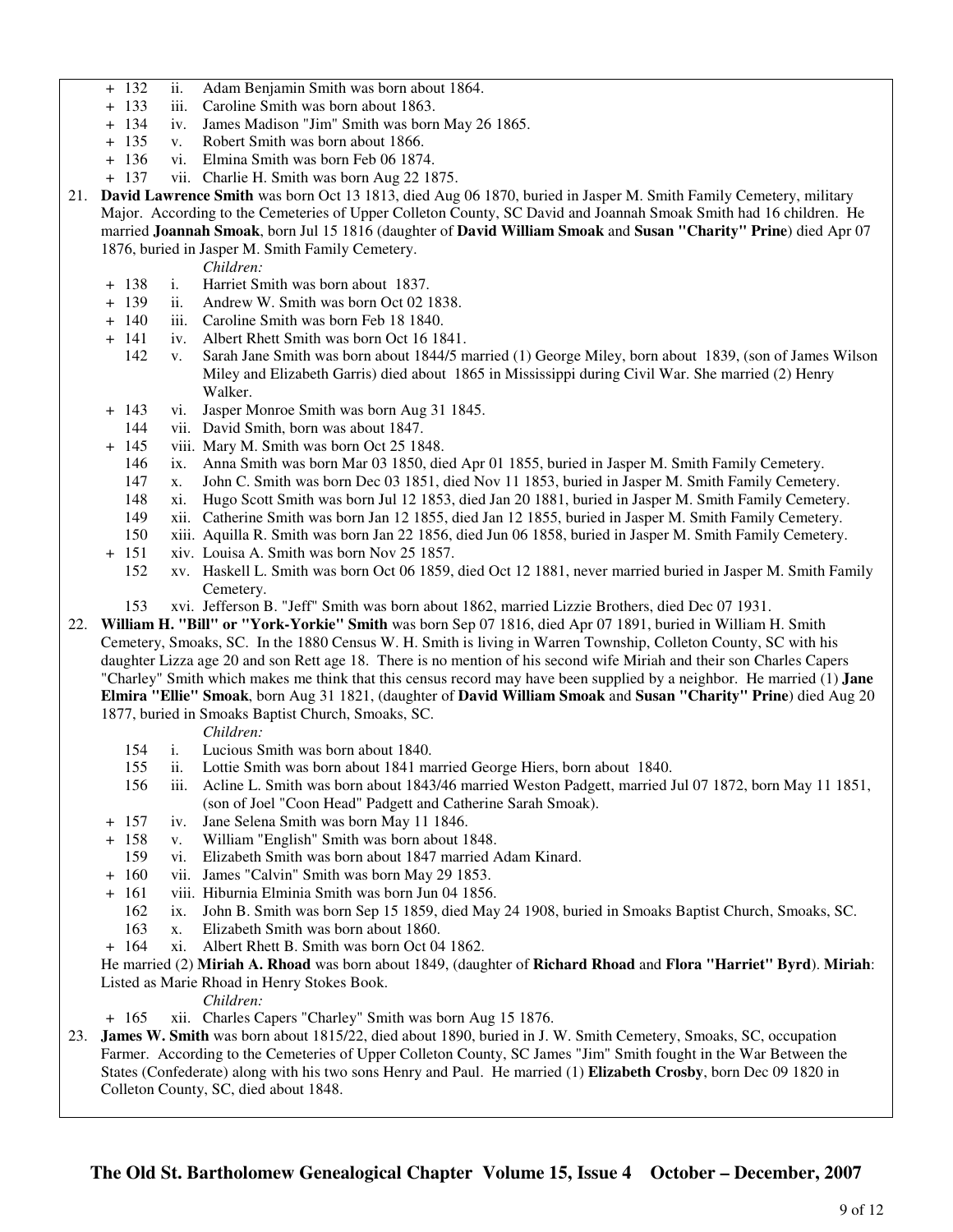*Children:*

- + 166 i. Henry Smith was born Sep 08 1838.
- + 167 ii. Jane Elizabeth Smith was born Jan 01 1841.
- + 168 iii. Emma Isabelle Smith was born Dec 17 1842.
	- 169 iv. Sarah L. Smith was born about 1844, died about 1855.
- + 170 v. Paul Smith was born Apr 25 1845.
- + 171 vi. Salena Lena "Sarah" or "Laney" Smith was born about 1847.
- + 172 vii. Mary "Martha" Smith was born about 1854.
- He married (2) **Rebecca Padgett**, (See marriage to number 20).
	- *Children:*

(See marriage to number 20)

24. **Rebecca Smith** was born Oct 06 1823, died Apr 30 1907, buried in Kicklighter Family Cemetery. She married **Henry Kicklighter**, married about 1839, born Apr 23 1812, (son of **John Kicklighter** and **Mary Priester**) died Jun 13 1893, buried in Kicklighter Family Cemetery. **Henry**: Another source has birth date as Apr 06 1804.

*Children:*

- + 173 i. Sarah Ann Rosa Kicklighter was born May 06 1840.
- 174 ii. Ann Kicklighter was born about 1842, died about 1929 married John Calhoun Carter, married Oct 16 1884.
- + 175 iii. Mary Jane Kicklighter was born May 11 1844.
	- 176 iv. Henry Kicklighter was born about 1846, died young.
- + 177 v. William Thomas Kicklighter was born about 1848.
- + 178 vi. Elvira Kicklighter was born Sep of 1851.
- + 179 vii. Catherine Kicklighter was born about 1852.
- + 180 viii. James Kicklighter was born about 1853.
- + 181 ix. Henry Kicklighter born about 1856.
	- 182 x. Rebecca Kicklighter was born about 1859.
- + 183 xi. John Kicklighter was born about 1862.
- + 184 xii. Henrietta Kicklighter.
- + 185 xiii. Asbell Kicklighter was born about 1860.
- 26. **Celia "Sealy" Smith** was born Jul 29 1828, died about 1928 married **James E. "Duffy" Herndon**, about 1845, born about 1820.

#### *Children:*

- + 186 i. Stephen Herndon was born Apr 13 1845.
- 187 ii. Elizabeth Annleweiser Herndon was born Sep 14 1846 married Michael Broderick.
- + 188 iii. Richard Herndon was born about 1851.
	- 189 iv. Sarah Herndon was born about 1849 married George Morris.
- + 190 v. Henrietta Herndon was born about 1845.
- + 191 vi. James E. Herndon Jr was born Oct 03 1857.
- 192 vii. Henry Herndon was born about 1857.
- 193 viii. William P. Herndon was born about 1851.
- + 194 ix. Ripley H. "Rip" Herndon was born Mar 18 1867.
	- 195 x. Mary Herndon was born about 1868.
	- 196 xi. Carrie Herndon was born about 1870.
	- 197 xii. Shelly Herndon.
- 27. **Thomas Smith** was born Oct 05 1831 married **Rebecca Warren**, born about 1833, (daughter of **Eldred Warren** and **Ellen Strickland**).

#### *Children:*

- + 198 i. Perry S. Smith was born May 10 1852.
- + 199 ii. Barney Smith was born about 1855.
	- 200 iii. Olive Smith was born about 1855, died young.
	- 201 iv. Louisa "Lou" Smith was born about 1856, died young buried in Smoaks Baptist Church, Smoaks, SC.
- + 202 v. English Willie "Eng" Smith was born Nov 11 1857.
- 203 vi. Thomas Smith III was born about 1859.
- 204 vii. Malinda Smith was born about 1860, died young.
- + 205 viii. Hyburnia Smith was born about 1863.
	- 206 ix. Joseph E. Smith was born about 1863, died Jul 09 1924 buried in Smoaks Baptist Church, Smoaks, SC married Mary E. Unknown, born May 15 1859, died about 1938.
	- 207 x. Lewis Smith.
	- 208 xi. Charles Smith was born about 1869 in Colleton County, SC, died Sep 02 1933 in Smoaks, Colleton County,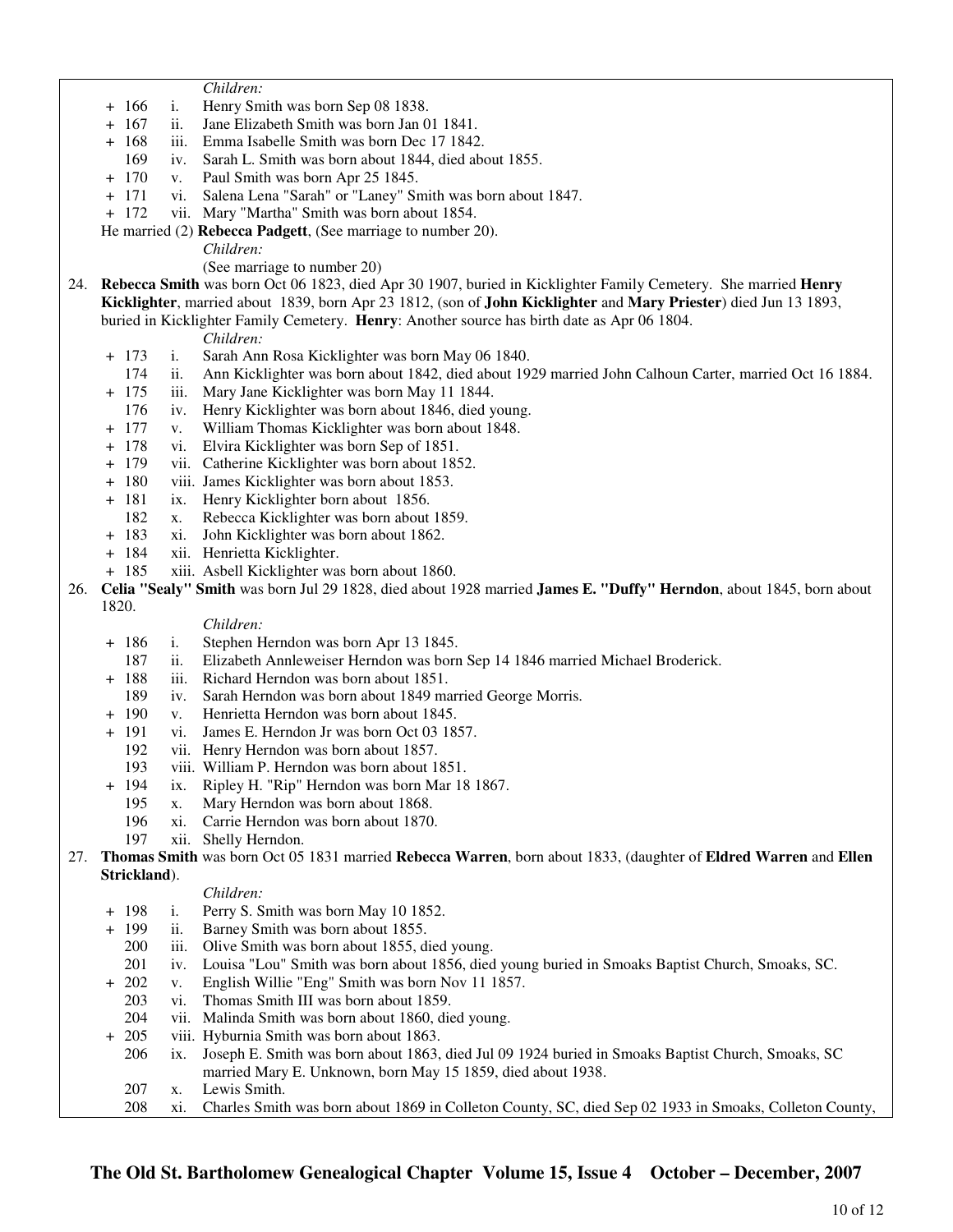SC, buried in Smoaks Baptist Church, Smoaks, SC, occupation Farmer.

- 28. **Senah Smith** was born about 1835, buried in Bedon Baptist Church, Walterboro, SC (No Marker). She married (1) **Jack Stvillus Wilder**, buried in Bedon Baptist Church, Walterboro, SC (No Marker).
	- *Children:*
	- 209 i. Matthew H. Wilder was born about 1850, buried in Hagan Cemetery, Smoaks, SC. He married Martha Ann Hagan, born Nov 15 1861, died Oct 12 1956, buried in Hagan Cemetery, Smoaks, SC.
	- She married (2) **Grover Sagar**.
- 29. **Elvira Smith** was born Dec 01 1835, died Oct 29 1917, buried in Ebenezer United Methodist Church, Ritter, SC married **Peter Albert White Drawdy**, born about 1829, died about 1896, military CSA.
	- *Children:*
	- + 210 i. Julius B. Drawdy was born Apr 08 1857.
	- + 211 ii. Joanna Drawdy was born Jan 20 1860.
		- 212 iii. Peter Albert White Drawdy Jr was born Jan 28 1861, died Feb 15 1942 married (1) Ann Warren Spell, married about 1880. He married (2) Ellen Elizabeth Warren, about 1885, (daughter of Eldred Warren and Ellen Strickland). He married (3) Minerva "Minnie" Wilson, about 1890, born Apr 30 1873, (daughter of Paul James Wilson and Elminy Jane Strickland) died Apr 03 1917.
		- 213 iv. William Preston Drawdy was born Jan 13 1871, died Dec 11 1917 married Janie Idell Unknown, born Dec 18 1878, died Jan 09 1916.
		- 214 v. M. A. Drawdy, died 1906 in Green Pond, SC when struck by a train. He married Elizabeth Unknown.
		- 215 vi. Lewis Drawdy was born about 1877, died about 1901, buried in Ebenezer United Methodist, Ritter, SC.
- 34. **Sarah Smith** was born about 1838 married **Owen Henry Barnes**, born about 1841, died about 1909.
	- *Children:*
	- 216 i. Joseph Barnes.<br>+ 217 ii. Missouri Barne
		- ii. Missouri Barnes was born Jan 31 1864.
		- 218 iii. Sarah E. Barnes was born about 1865, died about 1934.
		- 219 iv. Michael Louis Barnes was born about 1866, died about 1937 married (1) Annie Carter, born about 1868, died about 1904. He married (2) Hattie Carter.
		- 220 v. O. Henry Barnes married Julia Lyons, no children from this marriage. She was born Nov 10 1889, (daughter of Dixon L. Lyons and Mary Hagen) died Mar 31 1957 in Smoaks, Colleton County, SC, buried in Hagan Cemetery, Smoaks, SC.
	- + 221 vi. James B. "Jim" Barnes was born about 1876.
		- 222 vii. Josephine Barnes.
	- + 223 viii. Angus Berry Barnes was born about 1881.
		- 224 ix. Minnie Barnes married Julius Haddock.
- 35. **Joseph "Joe" Smith** was born about 1840, military CSA, died before 1874 married **Emma Isabelle Smith**, born Dec 17 1842 in Colleton County, SC, (daughter of **James W. Smith** and **Elizabeth Crosby**) died May 07 1903 in Colleton County, SC, buried in Ramsey Family Cemetery.
	- *Children:*
	- + 225 i. Sarah Elizabeth Smith was born Mar 24 1862.

# **Generation Four of the James Smith Family to be continued in the next Rice Planter**

A Very Special Thank You:

 We would like to thank Myrtle Linder and Deanna Padgett for their hard work, numerous telephone conversations and countless emails in the research and gathering of information used to compile the James Smith Family.